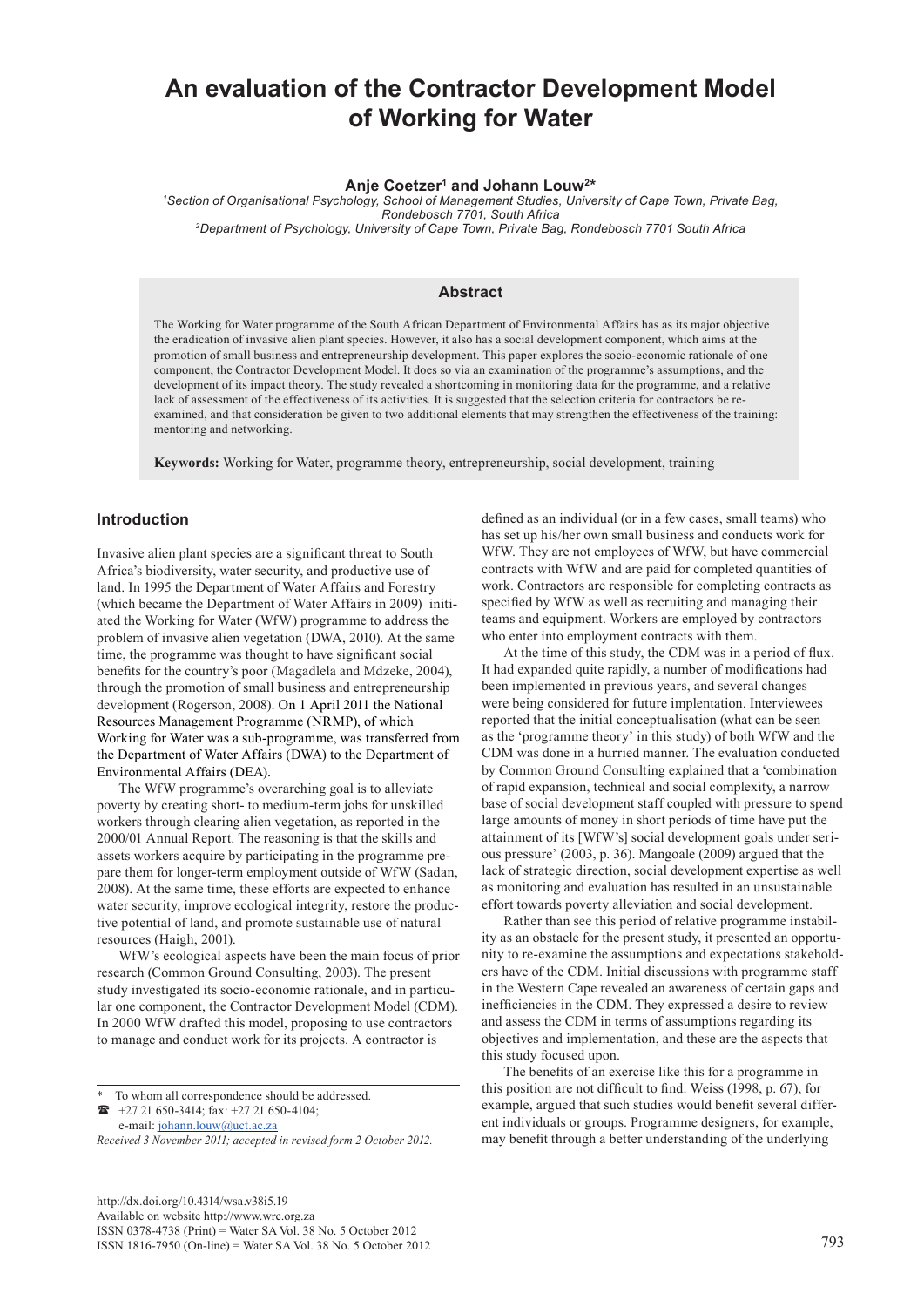logic of a programme, as they can subsequently assess whether their logic and expectations are realistic, and whether the programme design has to be altered. For managers, it may provide information about the likelihood of programme success, which could assist them to establish commitment and support from programme staff. For general stakeholders, this type of clarification provides an opportunity to investigate whether consensus exists about the programme's assumptions, and, if differences exist, to discuss these, which may lead to improvements in the programme plan.

In programme evaluation terms, this is called programme theory, where 'theory' simply refers to a set of beliefs (or assumptions) that underlie the programme's activities. It typically consists of two aspects: impact theory and process theory (Donaldson, 2007; Rossi et al., 2009). Impact theory refers to a programme's cause-and-effect sequence – what is supposed to happen when the programme is delivered to the beneficiaries. Typically this sequence is presented in the form of sequential steps, in which short-term changes set in motion medium-term benefits, which in turn lead to an improvement in social conditions (long-term results).

Programme process theory is the description of how a programme is supposed to operate; its plan of action. It describes, for example, how the programme expects to reach the target population and how the target population will use, continue to use, and exit the programme (Rossi et al., 2009). It also portrays the programme's organisation: how it will perform its required functions, and how it will obtain and organise the necessary resources for effective performance.

Initial discussions with programme staff gave an indication of the direction the study was going to take. Staff perceived a number of gaps and inefficiencies in the CDM, which they believed could be identified to target or prioritise for change. It was also believed that a study such as this one could provide more details about causes of these problem areas. It thus became apparent that staff were interested in reviewing and assessing the CDM in terms of its social development objectives (and not its alien-clearing requirements). This study reports on the development of the CDM's impact theory, as described above.

Two questions were formulated for the present study:

- What is the programme's impact model or theory?
- Is it feasible that the programme will be able to attain these outcomes?

A first step towards answering these questions requires a description of the key components of the CDM itself.

## **Programme description: the Contractor Development Model**

#### **Objectives**

One of the WfW's main objectives is to target the 'poorest of the poor'. For the CDM specifically, the target population consists of impoverished, unskilled individuals who have had limited success in finding long-term employment. These individuals may be resident in rural or urban areas across South Africa.

The CDM's social objectives can be seen as closely aligned to two of WfW's social development objectives, as outlined in the Medium Term Strategic Plan of 2003–2007:

- The employment of youth, women and people with disabilities
- Skills development through training

The programme aims to to develop contractors so that they become less and less dependent on WfW in the long run. Junior contractors are expected to rely completely on WfW, but intermediate and senior contractors are supposed to function more independently. They are, for example, expected to acquire their own equipment, work under less supervision, and take on larger projects.

## **Training**

According to the Contractor Training Manual, all WfW contractors receive a suite of training modules that include practical skills in clearing alien vegetation, theoretical and business knowledge, and social development.

Functional training in clearing alien vegetation is an obvious element to include in the programme, since this is the first step in training contractors to remove these plants. It includes aspects such as chainsaw and brush-cutter usage, as well as herbicide application. Contractors receive annual refresher training on specific courses that amounts to approximately four days per year.

Once the contractor is awarded contracts, and starts work, further training is provided on an ongoing basis. Referred to as contractor training, this includes aspects such as business principles, business finance, human resources training, how to obtain future work, legal matters around business, marketing, health and safety, and first aid. They are trained in how to manage a team, about good management practices, and conflict management.

Contractors also receive so-called social development training. This specialised training component consists of a range of unique training areas as prescribed by the Expanded Public Works Programme and is provided by external service providers. The topics include: HIV/AIDS and health, diversity management, and personal financial management.

Contractors receive ongoing support from their project managers during all of the project phases. Project managers are supposed to be experienced individuals, able to provide guidance and support to contractors. The support usually entails guidance on developing WfW quotations, checking compliance with clearing requirements, health and safety standards as well as minimum conditions of employment for workers. Contractors are expected to require less support from project managers as they mature and gain more experience.

The CDM is implemented in both rural and urban WfW sites across South Africa. The targeted areas are high priority areas as identified by DEA, usually determined based on high levels of invasive alien plants and/or extreme poverty. These terrains vary greatly, encompassing 7 biomes, from fynbos in the Western Cape to open savannah in the Limpopo Province.

#### **Criteria for contractor selection**

WfW aims to appoint contractors based on targets from the Expanded Public Works Programme, which are: 60% women, 20% youth (18–36 years), and 2% disabled people. Prequalifying criteria include the following:

- Must have limited other business opportunities or income
- Must be a historically disadvantaged individual
- May not be formally employed
- Must not have taken a state voluntary severance package
- May not be financially involved with or from the immediate family of any DEA or WfW staff member, other contractor, beneficiary or Advisory Committee member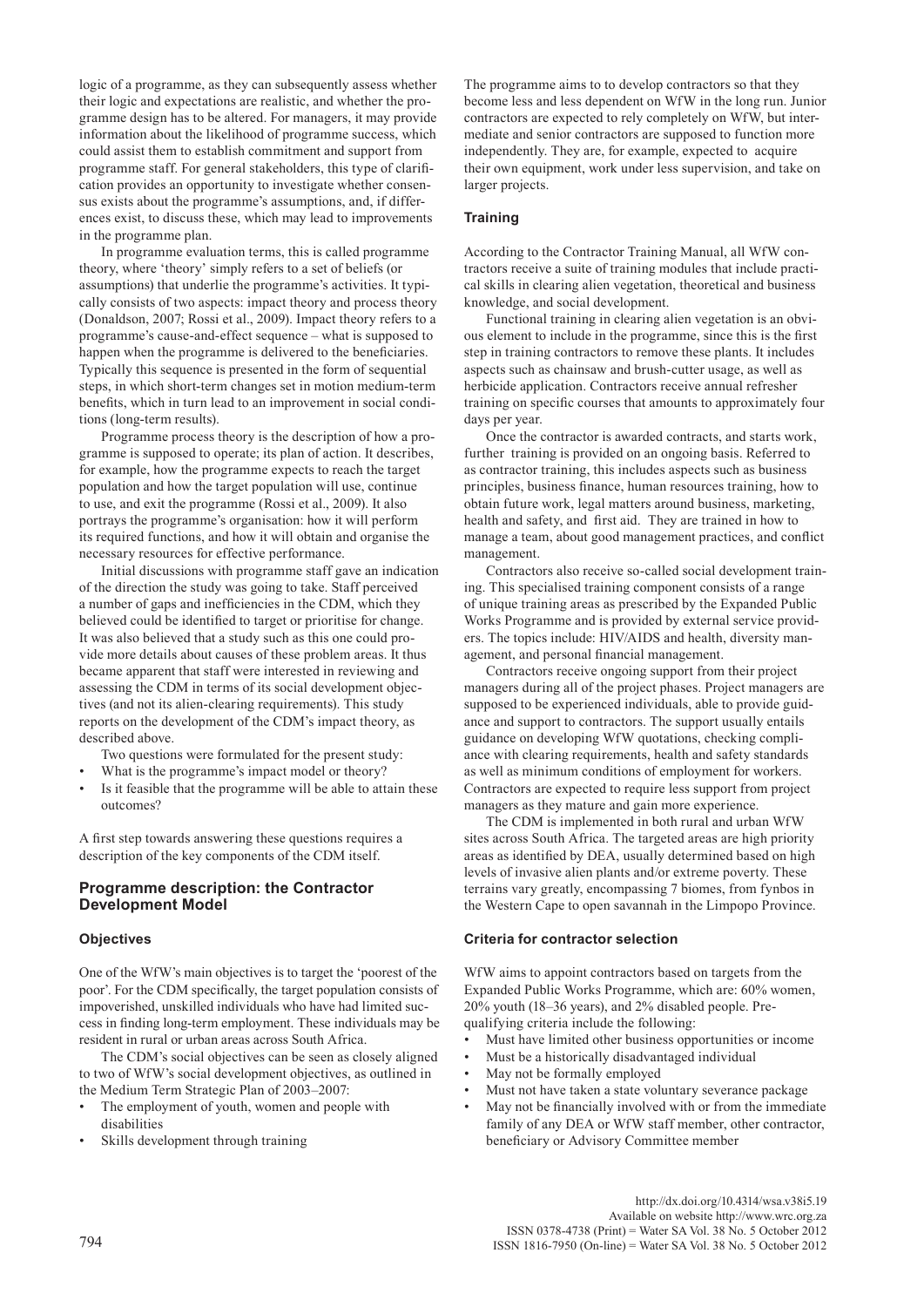| Table 1<br>A summary of the CDM role players and their main functions |                                                                                      |  |
|-----------------------------------------------------------------------|--------------------------------------------------------------------------------------|--|
| Role player                                                           | <b>Function</b>                                                                      |  |
| Project managers                                                      | On-the-ground management of WfW projects                                             |  |
|                                                                       | Management of contractors and contracts                                              |  |
|                                                                       | Recruitment and selection of contractors                                             |  |
| Contractors                                                           | Complete WfW contracts and manage WfW workers                                        |  |
| Implementing agents                                                   | On the ground management of WfW projects                                             |  |
|                                                                       | Recruitment and management of contractors                                            |  |
| Regional training coordinators                                        | Responsible for scheduling and arranging functional and business training for con-   |  |
|                                                                       | tractors and workers                                                                 |  |
| Regional social development coordinators                              | Responsible for scheduling and arranging social development training and initiatives |  |
|                                                                       | for contractors and workers                                                          |  |
| Western Cape Assistant Director:                                      | Oversees the implementation of contracts in the region                               |  |
| Implementation                                                        | Deals directly with project manager                                                  |  |
| Private service providers                                             | Provides training to contractors                                                     |  |

- Must be a South African citizen
- Must be of good character, self motivated, self disciplined and able to insist on good work and strict discipline
- Have no criminal record

Further criteria for contractor selection include

- Education and experience requirements: Matriculation certificate (National Qualifications Framework Level 4, Grade 12); a valid driver's licence. Business exposure and experience, as well as experience in managing a small team of workers, are considered advantages.
- Asset requirements: access to appropriate transport (minimum requirement is a short-wheelbase vehicle with trailer) which is roadworthy and insured to transport workers, and a cellular phone.

Programme documents mention a number of further requirements:

- Must be a good leader and people manager
- Must have entrepreneurial potential
- Must be committed to continuous learning and development
- Must have a basic understanding of environmental issues
- Preference will be given to women, youth, single-headed households, disabled persons and households coping with human immunodeficiency virus (HIV) and acquired immune deficiency syndrome (AIDS)
- Good financial track record (i.e. credit worthiness) is recommended
- Contractors must agree to work according to the norms and standards of WfW

# **Funding**

All information with regards to funding was obtained during an interview with a WfW staff member. The Expanded Public Works Programme has been the main source of funding for the CDM. Funding is provided in terms of the 3-year Medium Term Economic Framework cycle which is aligned to the Presidential goals. Funding for WfW as a whole has been approved for 2010 to 2013, with only a small proportion of the budget allocated to the CDM. The reason for this is that social development is not the core focus of the programme. In addition, DEA funds all office administration.

# **Stakeholders**

The CDM is implemented through complex management and operational procedures. Many role players with diverse functions are involved (see Table 1) – project managers, contractors, implementing agents, regional training coordinators, and so on – which adds a layer of complexity to the implementation of its activities.

Implementing agents are key stakeholders in the CDM. The implementing agents are appointed by WfW and are responsible for running WfW projects at a local level. They are, however, not responsible for providing training, as all training is conducted by private service providers appointed by WfW. The implementing agents are responsible for ensuring contractors fulfil their responsibilities according to the contractual agreements. They report to WfW regional offices, which in turn report to the provincial headquarters, which eventually report to the national WfW structures. Implementing agents include various institutions or organisations such as South African National Parks, the Independent Development Trust and the Western Cape District Municipalities. There were 10 different implementing agents in the Western Cape at the time that this study was done.

# **Methods**

Extracting programme theory is not achieved by the researcher single-handedly, but in conjunction with key programme staff. We used 2 methods to extract the programme design or model: personal interviews and email correspondence with programme staff; and reviews of existing programme documents.

# **Records**

Existing records refer to data acquired from secondary sources rather than from original data collection efforts (Hatry, 2004). Data recorded as part of regular processes of implementation were collected via the Working for Water Information Management System (WIMS). The table below provides an overview of the programme records that were used.

One obvious threat to the validity of data obtained from existing programme records is missing or incomplete data (Hatry, 2004). In the current evaluation, obvious omissions in the data extracted from WIMS were observed, but fortunately some of the missing information could be obtained from other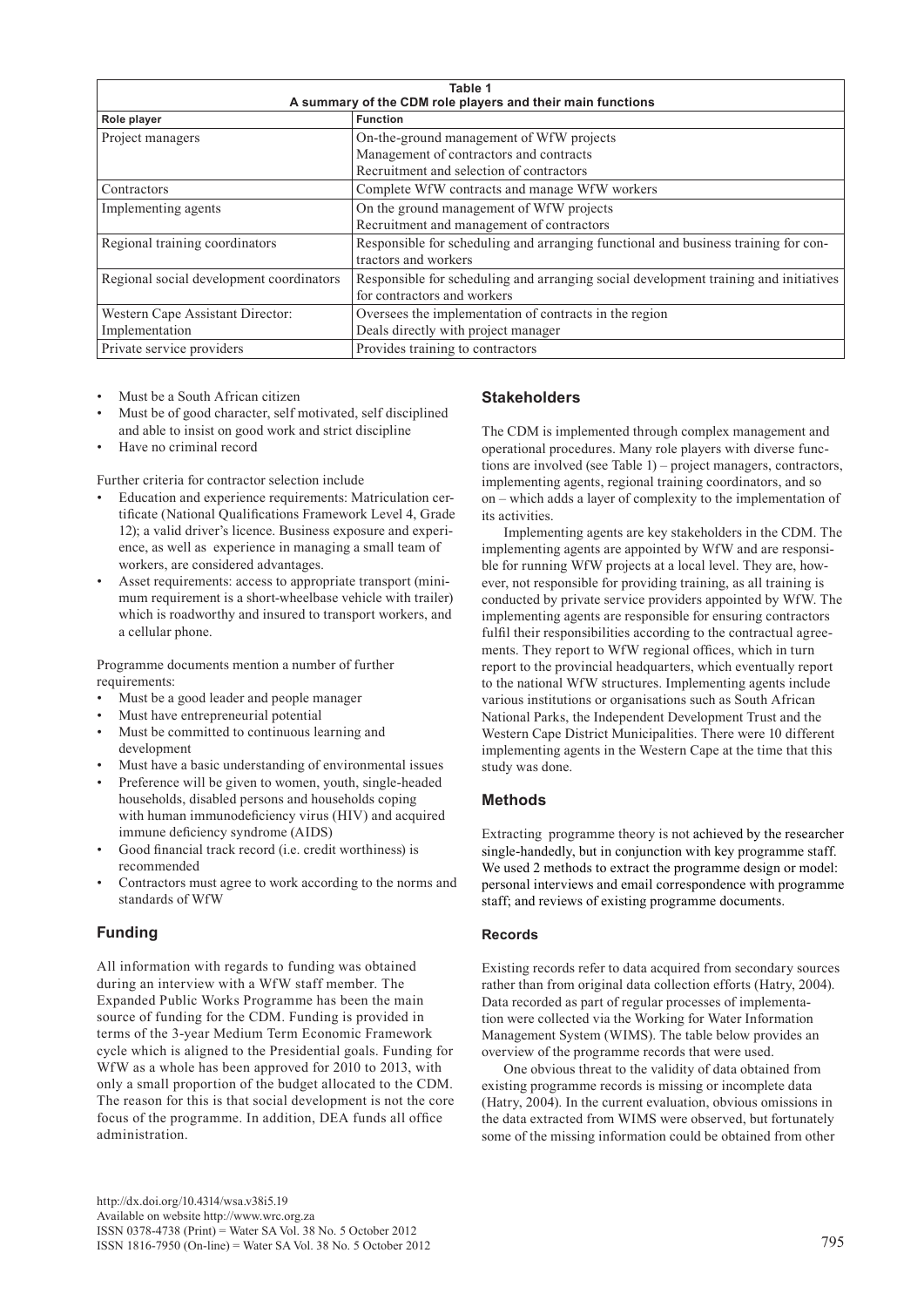| Table 2<br>Programme records utilised                                                                                                           |                      |  |
|-------------------------------------------------------------------------------------------------------------------------------------------------|----------------------|--|
| Document name                                                                                                                                   | Date                 |  |
| Internal programme records                                                                                                                      |                      |  |
| Annual Report                                                                                                                                   | 2000/2001, 2002/2003 |  |
| Contractor Application Form                                                                                                                     | April 2010           |  |
| Contractor Development Training Programme                                                                                                       | October 2009         |  |
| Contractor's Manual                                                                                                                             | 2003                 |  |
| Contractor Selection Registration                                                                                                               | June 2010            |  |
| <b>Contractor Training Manual</b>                                                                                                               | 2003                 |  |
| <b>Emerging Contractor Information</b>                                                                                                          | 2009                 |  |
| Implementing Agent Contract 2009 - 2010                                                                                                         | 2009                 |  |
| Medium Term Strategic Plan 2003 - 2007                                                                                                          | 2003                 |  |
| Revised Contractor Development Training Programme 2009                                                                                          | 2009                 |  |
| Social Development Business Plan                                                                                                                | September 2006       |  |
| Proposal for New Contractor Model                                                                                                               | February 2009        |  |
| External reports                                                                                                                                |                      |  |
| Evaluation report by Common Ground Consulting                                                                                                   | 2003                 |  |
| Process evaluation of the Working for Water Programme in Mamathola and Great Letaba Projects by                                                 | 2009                 |  |
| T. Mangoale                                                                                                                                     |                      |  |
| Evaluation report by the Ingenieurbüro für Landentwicklung, Florstadt, in association with Institute of<br>Natural Resources, Pietermaritzburg. | 1997                 |  |

records stored on WIMS. Unfortunately some information was not available at all, since programme staff did not collect or record it. For example, no records of training completed by contractors, assessments of training, contractor levels of advancement in the programme, or the number of dropouts, among others, were available. Other critical information that was not available pertained to what contractors do when they exit the programme. In addition, formally documented information on the CDM itself was limited.

We regarded the lack of availability of information as one of the biggest challenges of the present study. As a result, we had little choice but to rely heavily on data obtained from staff interviews.

# **Interviews**

Semi-structured interviews were conducted with WfW staff. Questions were tailored to the activities of each staff member, but typically included questions about the CDM's strengths and weaknesses, awareness of the programme in the community, enrolment practices, the intended target population, training, and so on. Three interviews were conducted face-to-face, and one via email, due to logistical difficulties.

Interviews were conducted with:

- WfW National Acting Deputy Director: Social Development, who is responsible for WfW's social development components across South Africa; this interview was conducted via email
- WfW National Training Coordinator, who is responsible for training and other implementation-related aspects across South Africa
- WfW Regional Western Cape Assistant Director: Implementation, who has been involved in the CDM since its conception, and has both practical and theoretical knowledge of the programme
- WfW National Assistant Director: Monitoring and Evaluation, who is responsible for tracking and evaluating the social development aspects of the WfW programme across South Africa

Face-to-face interviews were conducted at WfW's offices in Cape Town and Bellville and were scheduled at times that suited programme staff. They were willing to address additional questions and elaborate on their interview answers in e-mail exchanges that took place after their interviews. Consent to conduct the study was obtained from an Ethics Review Committee of the Faculty of Commerce of the University of Cape Town. Consent from WfW was obtained from the National Assistant Director: M&E. Informed consent was obtained from each interviewee prior to conducting the interviews, and participation was voluntary.

# **Results**

# **Impact theory**

The first 'result' of this study was the development of an explicit impact theory for the CDM. The interviews with programme staff, and document analyses, enabled us to produce a visual representation of the programme's outcome chain; in other words, what outcomes the CDM is assumed to achieve, and in what sequence (Fig. 1). Reading from the left, it starts with a brief statement of the social development problems it wishes to address, and the two main components of the CDM (training and support). Its intended short-term outcomes are increasing skills and knowledge. This in turn is expected to lead to medium-term outcomes such as competent contractors who are employed and/or earn an income. In the long run, the CDM has the ultimate intended outcome (impact) of delivering successful entrepreneurs in the SMME market – individuals who will be able to run their own businesses.

## **Plausibility**

The second research question referred to the plausibility of the model: how likely it is that these outcomes will be achieved, as understood from research findings in the existing literature. We now turn to the findings in this regard.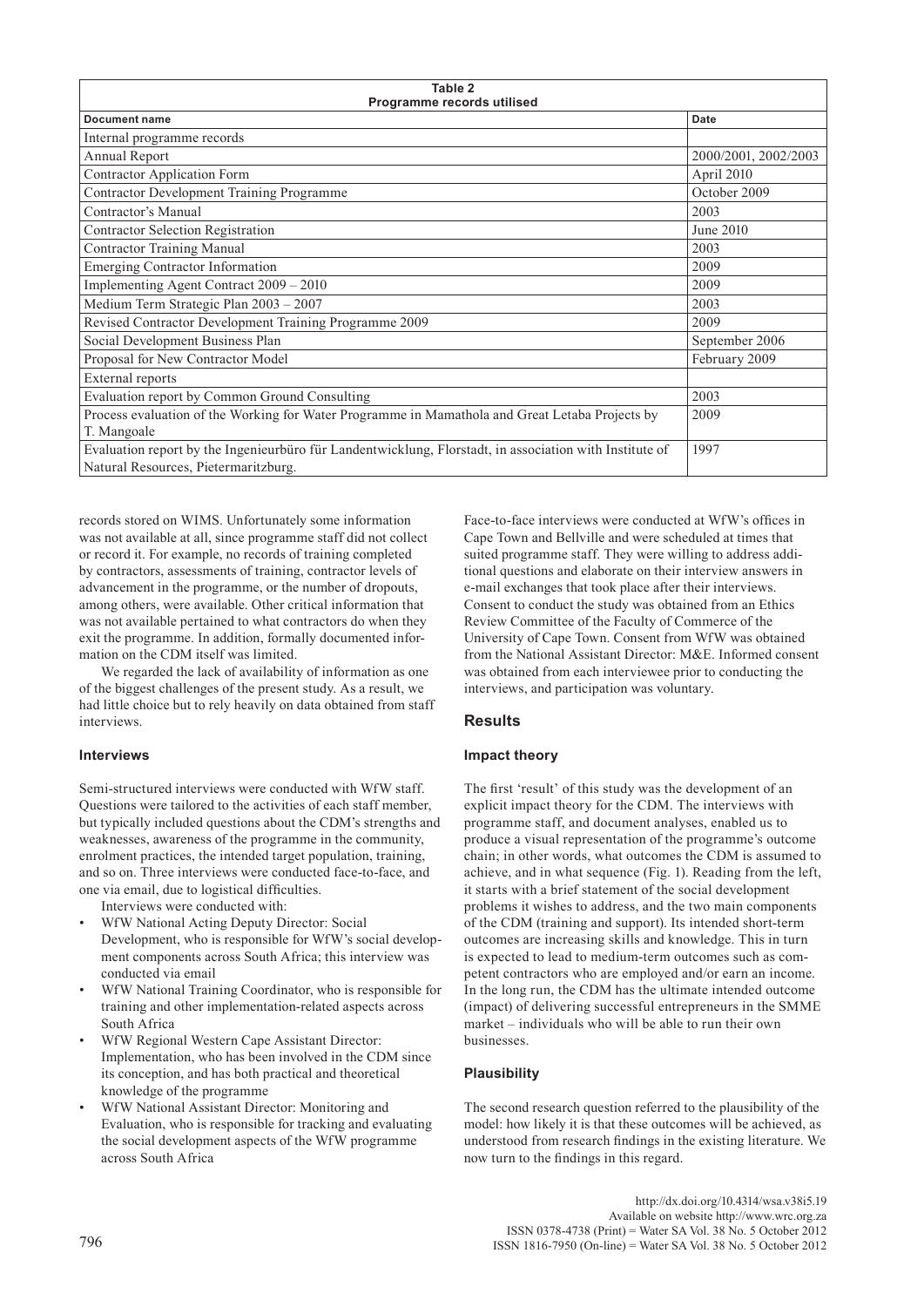

*Figure 1 Simplified version of the CDM's impact theory*

Given the assumptions of the CDM, an entrepreneurial lens for assessing the plausibility of its theory was regarded as an appropriate strategy. Despite its operational activities focusing on alien vegetation removal, the programme's ultimate social development goal is the development of independent entrepreneurs, making a study of successful entrepreneurship programmes entirely reasonable. A complicating factor in this regard is the nature of this programme: it is specifically aimed at individuals with limited opportunities and formal education, clearing alien plants in a developing-country setting. The majority of entrepreneurship research has been conducted in developed countries with very different populations in mind, and may therefore have less relevance for present purposes. Fortunately a number of studies have also been conducted locally or in other developing countries (Botha et al., 2006; Graaf, 2007; Brink, 1996; FinMark Trust, 2006; Herrington et al., 2009; Ormond, 1993; Phaladi and Twala, 2008; Pretorius et al., 2005; Smith and Perks, 2006).

The first question one could address to the literature is whether entrepreneurship is teachable at all. There is good evidence that entrepreneurs indeed can be developed through appropriate training (Blanchflower and Oswald, 1998; Charney and Libecap, 2000; Price and Monroe, 1992; Vor der Bruegge et al., 1999). Nevertheless, authors such as Faris (1999) and Henry et al. (2003) argue that, despite a growing body of literature in the SMME field, there is still uncertainty about whether training can in fact contribute to individuals becoming successful entrepreneurs. Our cautious conclusion in this regard is that there is sufficient evidence to at least continue with the CDM training, because there is empirical (but equivocal) evidence to support it.

A second question asked was whether the outcomes the CDM envisages were supported by the literature. The main outcomes associated with effective entrepreneurship programmes seem to be the following:

- Increased knowledge about running a business (Friedrich et al., 2003; Garavan and O'Cinneide, 1994; Henry et al., 2003, Johannisson, 1991; Solomon et al., 2002)
- Improved skills for running a business (Friedrich et al., 2003; Garavan & O'Cinneide, 1994; Henry et al., 2003; Johannisson, 1991; Solomon et al., 2002)
- Increased likelihood of entrepreneurs starting their first business (Botha et al., 2006; Charney and Libecap, 2000; Garavan and O'Cinneide, 1994; Garnie et al., 1991; Lee and Wong, 2003)
- Increased likelihood of entrepreneurs starting multiple

businesses (Botha et al., 2006; Garavan and O'Cinneide, 1994; Garnier et al., 1991; Lee and Wong, 2003)

- Improved business performance (Friedrich et al., 2003; Ronstadt, 1985; Sexton and Upton, 1987; Solomon et al., 2002)
- Increased motivation required for entrepreneurship (Graaf, 2007; Johannisson, 1991; Timmons and Spinelli, 2007)
- Increased positive entrepreneurial attitude (Donckels, 1991; Graaf, 2007; Kantor, 1988; Lee and Wong, 2003)
- Improved skills for developing and utilising networks ([Klyver](http://www.springerlink.com.ezproxy.uct.ac.za/content/?Author=Kim+Klyver) et al., 2008; Thorgren et al., 2011)

All but the last three outcomes are included in the CDM's programme theory (Fig. 1), which implies that there is sufficient overlap between the two sets of outcomes to conclude that the programme model is generally in line with existing research findings.

We subsequently turned our attention to the elements contained in the CDM, and those of other entrepreneurship development programmes.

# *Approaches to training*

Politis (2005) argues that entrepreneurial learning is affected by the context in which learning occurs, the content of what is learned, as well as the processes through which learning takes place. Gorman et al. (1997), as well as Hjorth and Johannisson (2006), argue that the art of entrepreneurship is mainly learned in the business environment through inductive, practical and social experience and not in an educational setting. Smith and Perks (2006) investigated the training intervention needs of Black micro-entrepreneurs in South Africa. They argue that various traditional training approaches may not be appropriate for these entrepreneurs due to their limited educational qualifications. Furthermore, they see an experiential learning approach, where experience precedes learning, as appropriate for aspiring entrepreneurs with limited levels of education. They explain that it is important for individuals to learn by doing and to encourage participants to solve problems from a multidisciplinary viewpoint. Exercises such as role play, management simulations, structured exercises and focused learning feedback sessions may be beneficial for the entrepreneur. Shepherd and Douglas (1997) argue that an individual will only really be able to learn when the skill that he/she is trying to acquire, can be performed in an environment as close to real life as possible.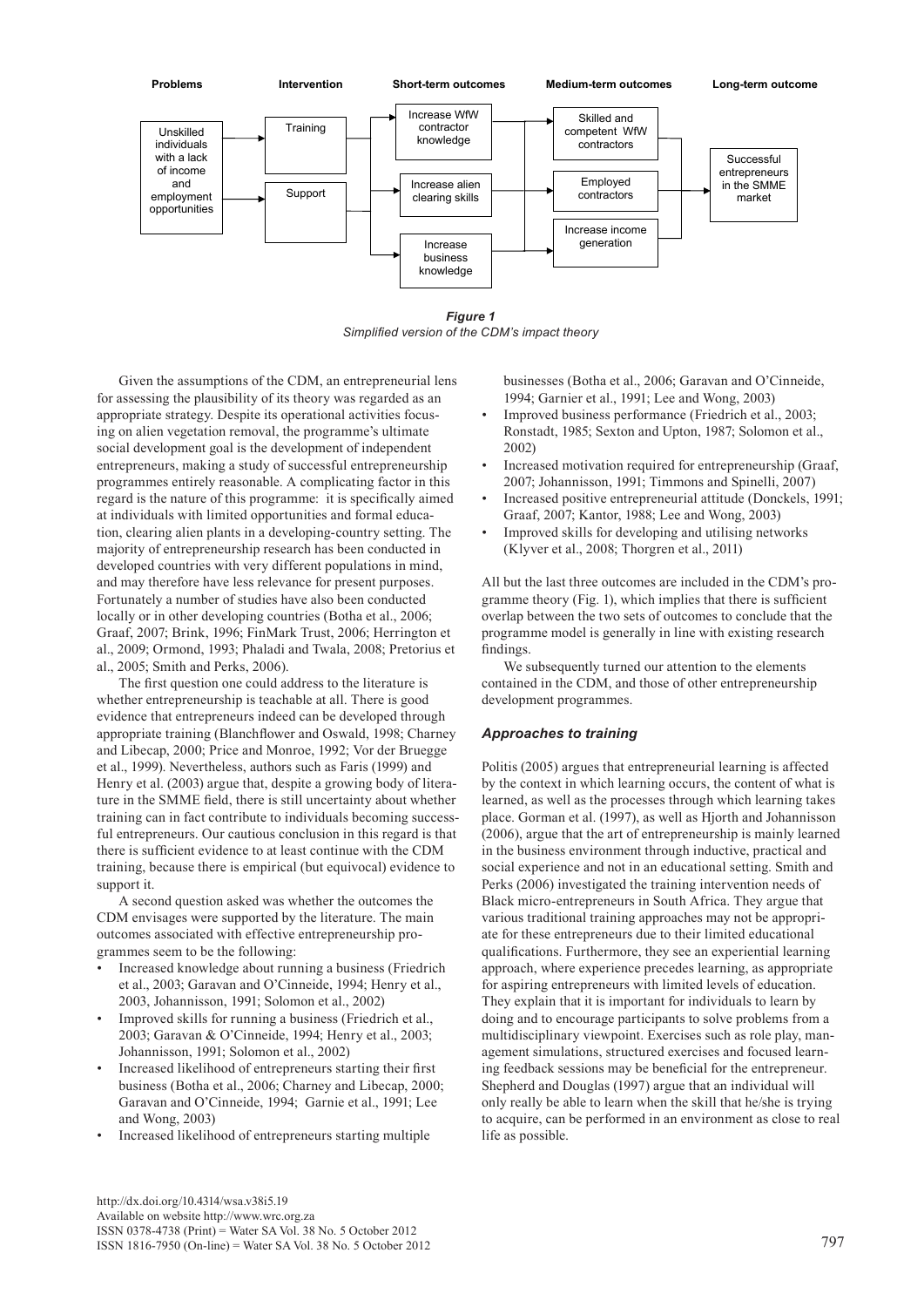The CDM includes a number of experiential learning elements which may facilitate contractors' entrepreneurial development. The programme is designed in such a way that contractors receive initial training, and then start working on their own contracts, while receiving further training and ongoing support. Contractors are therefore given the opportunity to work in a relatively sheltered but 'real life' environment, before moving on to more independent contracting work for WfW and potentially outside of WfW. One can conclude that the CDM uses appropriate approaches to entrepreneurial training, improving the likelihood of achieving the intended outcomes.

# *Access to finance*

The most common problem reported by South African SMMEs is a lack of access to finance (Rogerson, 2000; FinMark Trust, 2006). Youth and people from rural areas are particularly unlikely to have start-up capital (Herrington et al., 2009). As far as the CDM is concerned, finance is not provided to contractors. The CDM does, however, provide contractors with tools and equipment to start their contracting businesses. Contractors are expected to repay the equipment at no interest and at a depreciation value. They are also allowed to add up to 20% of the labour costs to their total contract prices for capital build-up purposes or for profit for developing their business. By removing the responsibility of aspiring contractors to provide all of the necessary start-up capital, the CDM addresses a serious obstacle that many aspiring entrepreneurs face. Nevertheless, the intervention does not remove the obstacle of finance completely; it only alleviates the effects to some extent by making equipment available. Many aspiring contractors may therefore still struggle to start their own alien-clearing businesses.

This aspect of the programme is related to the selection criteria mentioned above, and two prerequisites in particular: having access to a vehicle, and a matriculation certificate. According to interviewees these criteria are often relaxed, especially in rural areas, because it is difficult to find aspiring contractors among poor people who meet these conditions. An analysis of the WIMS data from 2002 to 2010 revealed that only 37.8% of the sample were women, compared to the 60% target (data is stored on the WIMS in such a way that it was not possible to provide an annual breakdown). In 2010, 28% of contractors could be classified as 'youth' (data from earlier periods could not be analysed in this way). Disability status is not captured on the WIMS, but an interviewee reported that it is difficult to appoint contractors with disabilities due to the physical responsibilities of contractors.

## *Development of personal skills*

Van Aardt and Van Aardt (1997) compiled a list of the most pertinent personal skills documented in entrepreneurial literature (these skills are distinguished from business-operation skills for the purposes of this study). This includes good organisation, problem-solving, communication, stress management, leadership qualities, and negotiation. Similar skills were identified by Bridge et al. (2003).

The CDM contractor training includes elements that develop organisation, problem-solving, communication and stress management skills as well as leadership qualities and negotiation skills. Although these are skills that may not be acquired through a relatively short course, the course can be seen as sufficient for making contractors aware of the importance of these skills and their role in business.

#### *Business operations skills*

According to Van Dyk et al. (2001), business operations skills are key ingredients to entrepreneurial success. Theorists (Hisrich and Peters, 1998; Solomon et al., 2002) explain that these operational or technical business skills can include general business management, budgeting, safety and security, financial management, handling employees, and customer relations.

Graaf (2007) distinguishes entrepreneurship skills from other business skills. She argues that entrepreneurship skills include management skills, the identification of entrepreneurship opportunities as well as the development of networking abilities required for learning.

The contractor training component of the CDM covers a broad range of business operating elements as well as entrepreneurship elements. These include general management (1 day), financial management (2 days), human resource management (1 day), legalities of having a business (1 day), business plan development (half day), marketing (half day), budgeting, and health and safety (1 day). Although many of these sessions are relatively brief, the CDM does cover the main business operating skills documented in the literature. Assessing the effects of the contractor training course would be an interesting and important exercise for the CDM and a worthwhile topic for an evaluation.

## *HIV/AIDS component*

A small section in the training programme is dedicated to HIV/AIDS, and is delivered by external providers. It provides contractors with a brief overview of how HIV/AIDS can affect a contracting team's work and how contractors can practically support individuals who are HIV-positive. It also indicates that contractors have a 'special responsibility' to ensure that people with HIV/AIDS are not victimised or discriminated against. In each contracting team, an HIV/AIDS peer educator is appointed.

#### *Training material*

In addition to appropriate activities, Brink et al. (2003) argue that entrepreneurship training material is an important component of entrepreneurial learning. They explain that course material should be focused on the practical application of concepts and procedures. Training material that is developed according to the levels of education of participants increases the likelihood of achieving training objectives.

The CDM's manual for contractors is practical, and includes various exercises, illustrations and practical examples. It is written in a simple, but clear style. Contractors can use the manual during the training course, but it can also serve as a reference document that can guide them in the field. The manual is however only available in English, which may present a challenge for contractors with limited English language skills.

#### *Mentoring and networking*

The literature review identified two potentially useful activities that currently are not included in the CDM, namely mentoring and networking.

Personal guidance through mentoring is said to enhance entrepreneurial learning [\(St-Jean](http://www.springerlink.com.ezproxy.uct.ac.za/content/?Author=Etienne+St-Jean) and [Audet,](http://www.springerlink.com.ezproxy.uct.ac.za/content/?Author=Jos%c3%a9e+Audet) 2009). Smith and Perks (2006) argue that mentorship is a key component in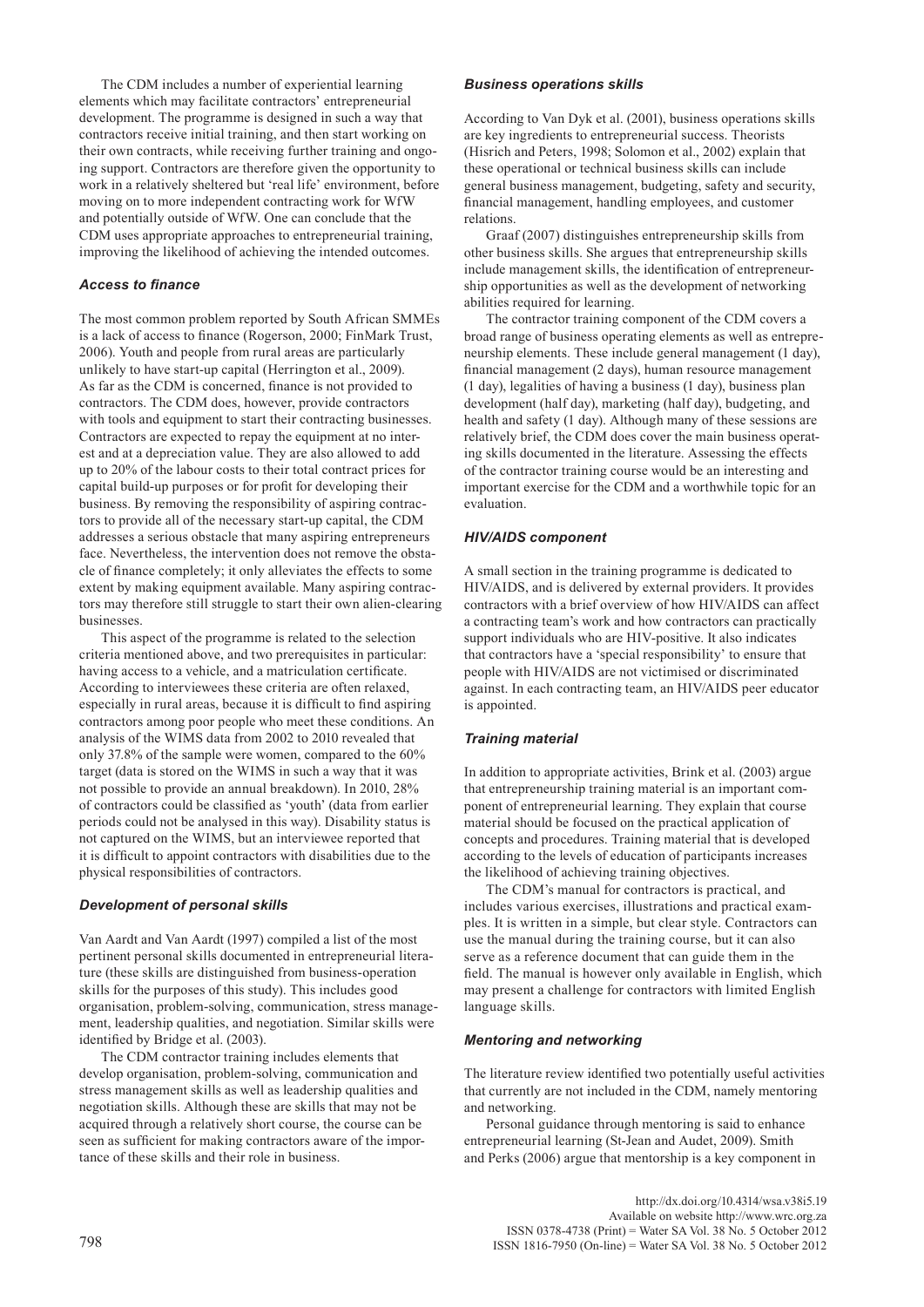entrepreneurial development and requires a supportive relationship between the inexperienced entrepreneur and an expert. Phaladi and Twala (2008) also view poor mentoring as a severe limiting factor for emerging entrepreneurs in South Africa.

The CDM currently does not include a mentorship component. Ongoing support is however offered by project managers through assistance and guidance. Project managers, however, do not have a dedicated time period that they are required to spend with contractors. Their main responsibility is overseeing the contractors' projects and ensuring that the contract is completed according to the specified requirements. Brinkerhoff and Montesino (1995) argue that support by supervisors before, during and after training can lead to a greater transfer of training in the workplace. The support provided by project managers is more on an operational level and cannot be classified as mentorship.

Despite the costly nature of mentoring, including an element of further support in the CDM may greatly enhance the effects of the intervention. If one-to-one mentoring is not an option due to budgetary constraints, it may be worthwhile to investigate less expensive support options such as group sessions or referring contractors to non-governmental organisations (NGOs) that specialise in business support.

There is substantial evidence that networking is important for entrepreneurs (Bergh, et al., 2009; [Klyver](http://www.springerlink.com.ezproxy.uct.ac.za/content/?Author=Kim+Klyver) et al., 2008; Smith and Perks, 2006). In an Irish longitudinal study, interaction with other entrepreneurs was identified as one of the key benefits of involvement in a one-year entrepreneurial programme (Henry et al., 2003).

Currently, the CDM does provide informal opportunities for contractors to network with other contractors as well as with project managers. No other networking opportunities, however, are offered. Providing contractors with networking opportunities could be even more important in rural or lowincome areas where limited potential business opportunities exist.

Concluding the plausibility analysis, it would appear that the CDM compares quite well with what is known from the research literature about entrepreneurship programmes. Firstly, training for entrepreneurship is a reasonable intervention to employ, even if the evidence for effectiveness is equivocal. Secondly, the outcomes that it pursues are largely in line with what others have identified. Thirdly, the CDM includes almost all of the critical entrepreneurship programme components reported in the literature, even adding an HIV/AIDS awareness component to acknowledge the situation in South Africa. The addition of two aspects identified from the literature, mentoring and networking, may enhance the ability of contractors to develop into entrepreneurs.

## **Recommendations and conclusion**

We have already mentioned two considerations that may strengthen the effectiveness of the training: mentoring and networking. Mentoring in particular is a potentially costly addition, and may have to be considered carefully.

The present study was often impeded by the nature of the data collected by the programme. In most cases, this was not due to a lack of data, but due to the manner in which the data was collected. A 1997 evaluation conducted by the Ingenieurbüro für Landentwicklung (1997), in association with the Institute of Natural Resources, indicated that, in order to assess the socio-economic impact of the WfW programme as a whole, coherent M&E systems should be implemented. This

[http://dx.doi.org/10.4314/wsa.v38i5.19](http://dx.doi.org/10.4314/wsa.v37i4.18)  Available on website http://www.wrc.org.za ISSN 0378-4738 (Print) = Water SA Vol. 38 No. 5 October 2012 ISSN 1816-7950 (On-line) = Water SA Vol. 38 No. 5 October 2012 799

report also mentioned the need for baseline studies. Six years later a report prepared by Common Ground Counsulting (2003) indicated that an overall evaluation of WfW's social development interventions was unrealistic due to the lack of baseline information. Despite these consistent recommendations around the need for increased and improved monitoring, WfW does not collect data on what contractors do when they are no longer involved with WfW. The programme will certainly benefit from an effort to identify key information to be tracked, and the introduction of a monitoring system to do so. It is impossible to track all programme information, but programme staff could take strategic decisions as to what information should be collected. If these monitoring efforts furthermore become embedded in programme activities rather than as something additional to be done, it could improve the way WfW achieves its results. We would go further, and recommend that the programme moves towards outcomes-based monitoring, and not just the monitoring of inputs or activities. This would be in line with a movement towards results-based monitoring and evaluation, in order to manage for results (Kusek and Rist, 2004).

In our contact with the CDM we were struck by the relative lack of assessment that takes place. For example, the results of the training provided by service providers are not measured, even though it can give WfW important information on what is being achieved. Contractors too are not being assessed, which means that contractors may be entering the field without the necessary minimum requirements. Mangoale (2009), conducting a process evaluation in the Limpopo Province, also commented that training within the CDM and WfW is not assessed, monitored or evaluated as recommended.

As indicated above, some of the selection requirements may not be realistic for the poorest segment of South Africa's population. We suggest that these criteria be re-visited, and their appropriateness be reconsidered in the light of the characteristics of the existing participants in the programme.

Finally, the impact theory of the CDM envisages a longterm outcome of employment or entrepreneurial opportunities based on the new skills acquired. This study has shown that the programme's model or theory is a plausible one, based on existing research. What our study could not do is comment on the plausibility of the long-term outcome being achieved. Unfortunately, the evidence for that is not promising. Tobias (1999), for example, indicated that it may not be a lack of skills or credentials that prohibit economic advancement, but a lack of economic prospects or opportunities. Similarly, Bhorat et al. (2002) and McCord (2003) have argued that the sustainability of training is largely dependent on an individual's ability to find work. It therefore remains an open question whether these long-term effects will in fact materialise, even if the short- and medium-term outcomes are achieved.

## **References**

- BERGH P, THORGREN S and WINCENT J (2009) Entrepreneurs learning together: The importance of building trust for learning and exploiting business opportunities. *Int. Entrepreneurship Manage. J.* **1** DOI: 10.1007/s11365-009-0120-9.
- BHORAT H, LUNDALL P and ROSPABE S (2002) The South African labour market in a globalizing world: economic and legislative considerations. ILO Employment Paper 2002/32. International Labour Office, Geneva.
- BLANCHFLOWER D and OSWALD A (1998) What makes an entrepreneur? *J. Labor Econ.* **16** 26–60.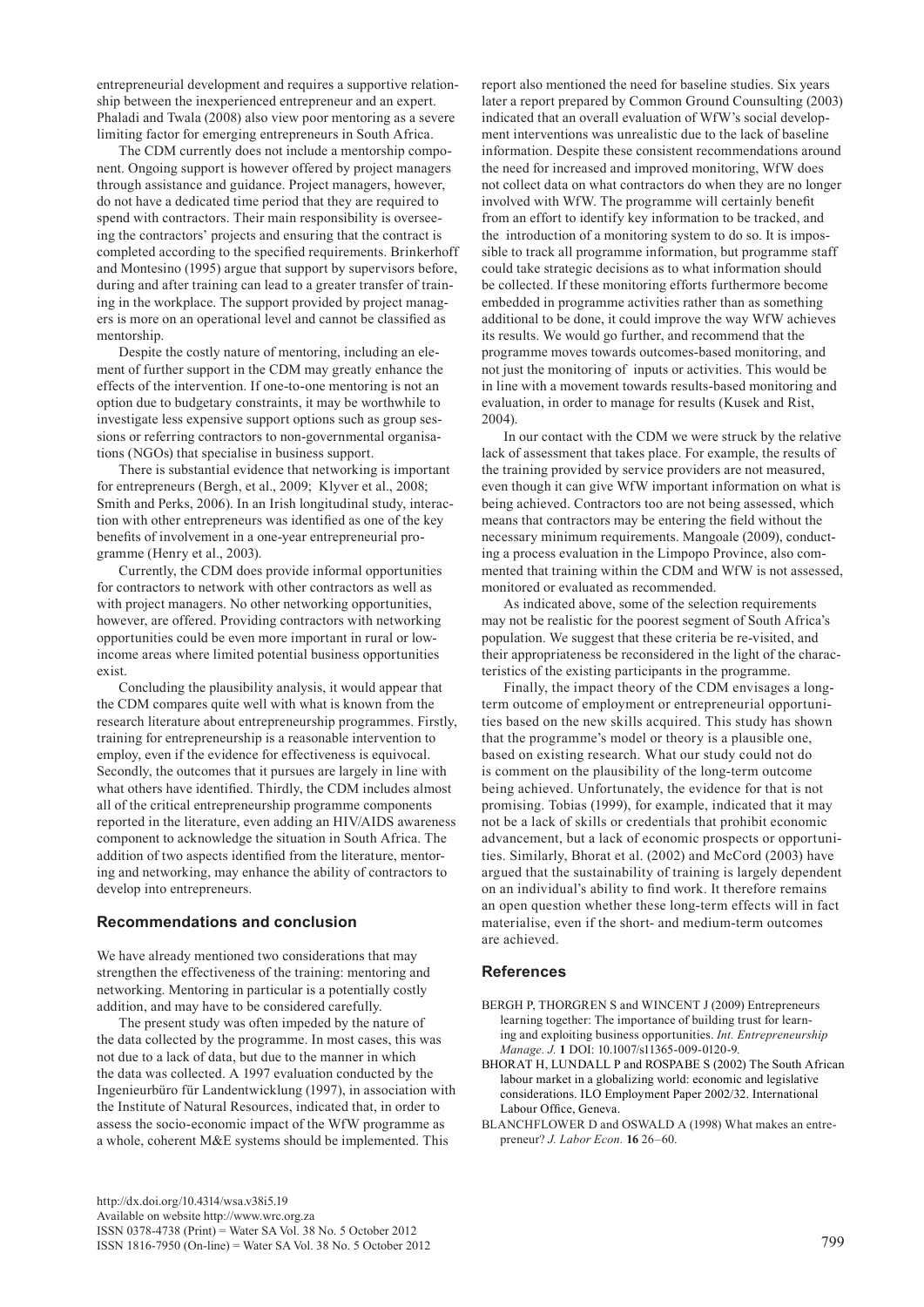BOTHA M, NIEMAN GH and VAN VUUREN JJ (2006) Evaluating the Women Entrepreneurship Training Programme: A South African study. *Int. Indigenous J. Entrepreneurship Adv. Strategy Educ.* **2** 1–16.

BRIDGE S, O'NEIL K and CROMIE S (2003) *Understanding Enterprise, Entrepreneurship and Small Business*. Palgrave, London.

BRINK A, CANT M and LIGTHELM A (2003) Problems experienced by small businesses in South Africa. Paper presented at 16th Annual Conference of Small Enterprise Association of Australia and New Zealand, 28 September – 1 October 2003, Ballarat, New Zealand.

- BRINK JSJ (1996) Reasons for failure of small business A comparative literature review between SA and foreign small-business enterprises. Unpublished Master's dissertation, University of Potchefstroom, Potchefstroom, South Africa.
- BRINKERHOFF R and MONTESINO M (1995) Partnerships for training transfer: Lessons from a corporate study. *Hum. Resour. Dev. Q.* **6** 263–274.
- CHARNEY A and LIBECAP GD (2000) *Impact of Entrepreneurship Education*. Insights. A Kauffman Research Series. Kauffman Center for Entrepreneurial Leadership, Kansas City.
- COMMON GROUND CONSULTING (2003) External evaluation of the Working for Water programme. Synthesis Report. URL: http:// [www.dwaf.gov.za/wfw/docs/CommonGround,2003.pdf](http://www.dwaf.gov.za/wfw/docs/CommonGround,2003.pdf). (Accessed 2 November 2010).
- DONCKELS R (1991) Education and Entrepreneurship Experiences from Secondary and University Education in Belgium. *J. Small Bus. Entrepeneurship* **9** 35–42.
- DWA (DEPARTMENT OF WATER AFFAIRS, SOUTH AFRICA) (2010) Welcome to the Working for Water webpage. URL: [http://](http://www.dwaf.gov.za/wfw/) [www.dwaf.gov.za/wfw/](http://www.dwaf.gov.za/wfw/) (Accessed 2 November 2010).
- DONALDSON SI (2007) *The Emergence of Program Theory-Driven Evaluation Science*. Taylor & Francis Group, New York.
- FARIS S (1999) Seeking entrepreneurial origins: Are entrepreneurs born or made? Kauffman Centre for Entrepreneurial Leadership. *Digest* **99.**
- FINMARK TRUST (2006) FinScope Small Business Survey Report. URL: <http://www.finmarktrust.org.za> (Accessed 1 June 2011).

FRIEDRICH C, GLAUB M, GRAMBERG K and FRESE M (2003) Does training improve the business performance of small scale entrepreneurs: An evaluation study*.* Unpublished report. University of the Western Cape, Bellville, South Africa.

- GARAVAN TN and O'CINNEIDE B (1994) Entrepreneurship education and training programmes: A Review and Evaluation – Part 1. *J. Eur. Ind. Training* **18** 3–12.
- GARNIER B, GASSE Y and RAYNAL C (1991) Evaluation of a televised course in entrepreneurship. *J. Small Bus. Entrepreneurship*  **9** 25–34.
- GORMAN G, HANLON D and KING W (1997) Some research perspectives on entrepreneurship education, enterprise education and education for small business management: A ten-year literature review. *Int. Small Bus. J.* **15** 56–77.
- GRAAF R (2007) The extent of entrepreneurship, business knowledge and skills within micro and small businesses on the mid-south coast of KZN*.* Unpublished Masters of Business Administration dissertation, University of KwaZulu-Natal, Durban, South Africa.

HAIGH L (2001) Whacking wattles for water – the South African Working for Water Project: An innovative integrated approach to social and environmental rehabilitation. *Science in Africa* **6**URL: <http://www.scienceinafrica.co.za/2001/june/wfw.htm> (Accessed 1 October 2012).

- HATRY HP (2004) Using agency records. In: Wholey JS, Hatry HP and Newcomer KE (eds.) *Handbook of Practical Program Evaluation* (2nd edn.). Jossey-Bass, San Francisco. 396–411.
- HENRY C, HILL F and LEITCH C (2003) The effectiveness of training for new business creation. A longitudinal study. *Int. Small Bus. J.* **22** 249–271.
- HERRINGTON M, KEW J and KEW P (2009) South Africa 2008 Report. *Global Entrepreneurship Monitor*. URL: [http://www.](http://www.gemconsortium.org/files.aspx?Ca_ID=126) [gemconsortium.org/files.aspx?Ca\\_ID=126](http://www.gemconsortium.org/files.aspx?Ca_ID=126). (Accessed 2 November 2010).
- HISRICH RD and PETERS MP (1998) *Entrepreneurship.* Irwin McGraw-Hill, Boston.
- HJORTH D and JOHANNISSON B (2006) Learning as an entrepreneurial process. In: Fayolle A (ed.) *Handbook of Research in Entrepreneurship Education*. Edward Elgar, Cheltenham. 46–66.
- INGENIEURBÜRO FÜR LANDENTWICKLUNG (1997) Working for Water Programme Evaluation Report. Ingenieurbüro für Landentwicklung, Florstadt in association with Institute of Natural Resources, Pietermaritzburg. URL: [http://www.dwaf.gov.za/wfw/](http://www.dwaf.gov.za/wfw/docs/Breenetal.,1997.pdf) [docs/Breenetal.,1997.pdf](http://www.dwaf.gov.za/wfw/docs/Breenetal.,1997.pdf) (Accessed 2 November 2010).
- JOHANNISSON B (1991) University training for entrepreneurship: A Swedish approach. *Entrepreneurship Regional Dev.* **3** 67–82.

KANTOR J (1988) Can entrepreneurship be taught? A Canadian experiment. *J. Small Bus. Entrepeneurship* **5** 12–19.

- [KLYVER](http://www.springerlink.com.ezproxy.uct.ac.za/content/?Author=Kim+Klyver) K, [HINDLE](http://www.springerlink.com.ezproxy.uct.ac.za/content/?Author=Kevin+Hindle) K and [MEYER](http://www.springerlink.com.ezproxy.uct.ac.za/content/?Author=Denny+Meyer) D (2008) Influence of social network structure on entrepreneurship participation. A study of 20 national cultures. *[Int. Entrepreneurship Man. J.](http://www.springerlink.com/content/1554-7191/)* **4** 331–347.
- KUSEK J and RIST R (2004) *Ten steps to a results-based monitoring and evaluation system*. World Bank, Washington DC.

LEE L and WONG PK (2003) Attitude towards entrepreneurship education and new venture creation. *J. Enterprising Cult.* **11** 339–357.

- MAGADLELA D and MDZEKE N (2004) Social benefits in the Working for Water programme as a public works initiative. *S. Afr. J. Sci.* **100** 94–96.
- MANGOALE NT (2009) Process evaluation of social development interventions of the Working for Water Programme in Mamathola and Great Letaba Projects. Unpublished Master's thesis, University of Stellenbosch, Stellenbosch, South Africa.
- McCORD A (2003) An overview of the performance and potential of public works in South Africa*.* Paper presented at *DPRU/TIPS Forum*, 8–10 September 2003, Johannesburg, South Africa.
- ORMOND KD (1993) Management development: An investigation of some issues and problems in small businesses with special reference to the SA formal small business manufacturing sector. Unpublished Master's dissertation, University of Natal, Durban, South Africa.
- PHALADI MJ and THWALA WD (2008) Critical success factors for small and medium sized contractors in North West province, South Africa. Paper presented at *5th Post Graduate Conference on Construction Industry Development*, 16–18 March 2008, Bloemfontein, South Africa.
- POLITIS D (2005) The process of entrepreneurial learning: A conceptual framework. *Entrepreneurship: Theory Pract.* **29** 399–424.
- PRICE C and MONROE S (1992) Educational training for women and minority entrepreneurs positively impacts venture growth. *Frontiers Entrepreneurship Res.* **1992** 216–230.
- PRETORIUS M, NIEMAN G and VAN VUUREN J (2005) Critical evaluation of two models for entrepreneurial education: An improved model through integration. *Int. J. Educ. Manage.* **19** 413–427.
- ROGERSON CM (2000) Successful SMEs in South Africa: The case of clothing producers in the Witwatersrand. *Dev. S. Afr.* **17** 711–740.
- ROGERSON CM (2008) Tracking SMME development in South Africa: Issues of finance, training and the regulatory environment. *Urban Forum* **19** 61–81.
- RONSTADT R (1985) Training potential entrepreneurs. In: Kao J and Stevenson H (eds.) *Entrepreneurship: What it is and how to teach it.* Harvard Business School Press, Boston MA. 191–204.
- ROSSI PH, LIPSEY MW and FREEMAN HE (2009) *Evaluation: A Systematic Approach* (2<sup>nd</sup> edn.). Sage Publications, Thousand Oaks, CA.
- SADAN M (2008) Gendered analysis of the Working for Water programme: A case study of the Tsitsikamma Working for Water project. South African Regional Poverty Network. URL: [www.](http://www.sarpn.org.za/documents/.../P1337-watergender_Sadan_Idasa.pdf) [sarpn.org.za/documents/.../P1337-watergender\\_Sadan\\_Idasa.pdf](http://www.sarpn.org.za/documents/.../P1337-watergender_Sadan_Idasa.pdf) *(Accessed 2 November 2010).*
- SEXTON DL and UPTON N (1987) Evaluation of an innovative approach to teaching entrepreneurship. *J. Small Bus. Manage.* **25** 35–43.
- SHEPHERD DA and DOUGLAS EJ (1997) Is management education developing, or killing, the entrepreneurial spirit? Paper presented at

[http://dx.doi.org/10.4314/wsa.v38i5.19](http://dx.doi.org/10.4314/wsa.v37i4.18) 

Available on website http://www.wrc.org.za

800 ISSN 1816-7950 (On-line) = Water SA Vol. 38 No. 5 October 2012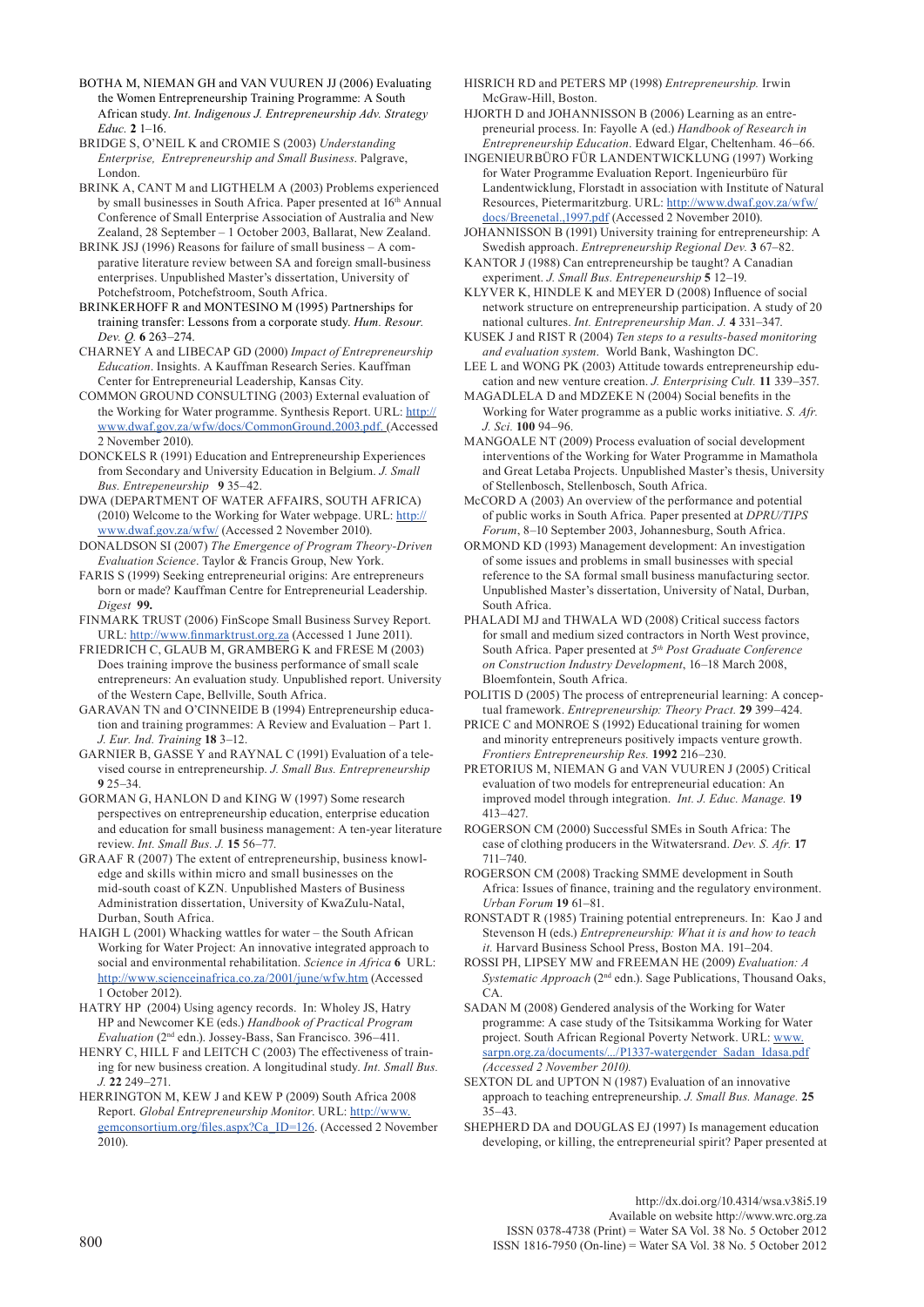*United States Association for Small Business and Entrepreneurship Conference*, 21–24 June 1997, San Francisco, CA.

- SMITH EE and PERKS S (2006) Training interventions needed for developing black micro-entrepreneurial skills in the informal sector: A qualitative perspective. *S. Afr. J. Hum. Resour. Manage.* **4** 17–26.
- SOLOMON GT, DUFFY S and TARABISHY A (2002) The state of entrepreneurship education in the United States: A nationwide survey and analysis. *Int. J. Entrepreneurship Educ.* **1** 1–22.
- [ST-JEAN](http://www.springerlink.com/content/?Author=Etienne+St-Jean) E and AUDET J (2009) The role of mentoring in the learning development of the novice entrepreneur. *Int. Entrepreneurship Manage. J.* DOI: 10.1007/s11365-009-0130-7.
- TIMMONS JA and SPINELLI S (2007) *New Venture Creation: Entrepreneurship for the 21<sup>st</sup> Century* (7<sup>th</sup> edn.). McGraw-Hill/ Irwin, New York.
- THORGREN S, WINCENT J and ÖRTQVIST D (2011) Unleashing synergies in strategic networks of SMEs: The influence of

partner fit on corporate entrepreneurship. *Int. Small Bus. J*. DOI: 10.1177/0266242610375292.

- TOBIAS R (1999) Lifelong learning under a comprehensive national qualifications framework: Rhetoric and reality. *Int. J. Lifelong Educ.* **18** 110–118.
- VAN AARDT I and VAN AARDT C (1997) *Entrepreneurship and New Venture Management.* Oxford University Press, Cape Town.
- VAN DYK PS, NEL PS, LOEDOLFF P and HAASBROEK GD (2001) *Training Management: A Multidisciplinary Approach to Human Resources Development in Southern Africa.* Oxford University Press, Cape Town.
- VOR DER BRUEGGE E, DICKEY J and DUNFORD C (1999) Cost of education in the freedom from hunger version of credit with education implementation. Freedom from Hunger Research Paper No. 6. Freedom from Hunger, Davis.
- WEISS C (1998) *Evaluation Methods for Studying Programs and Policies.* (2nd ed.). Prentice-Hall, Upper Saddle River, NJ.